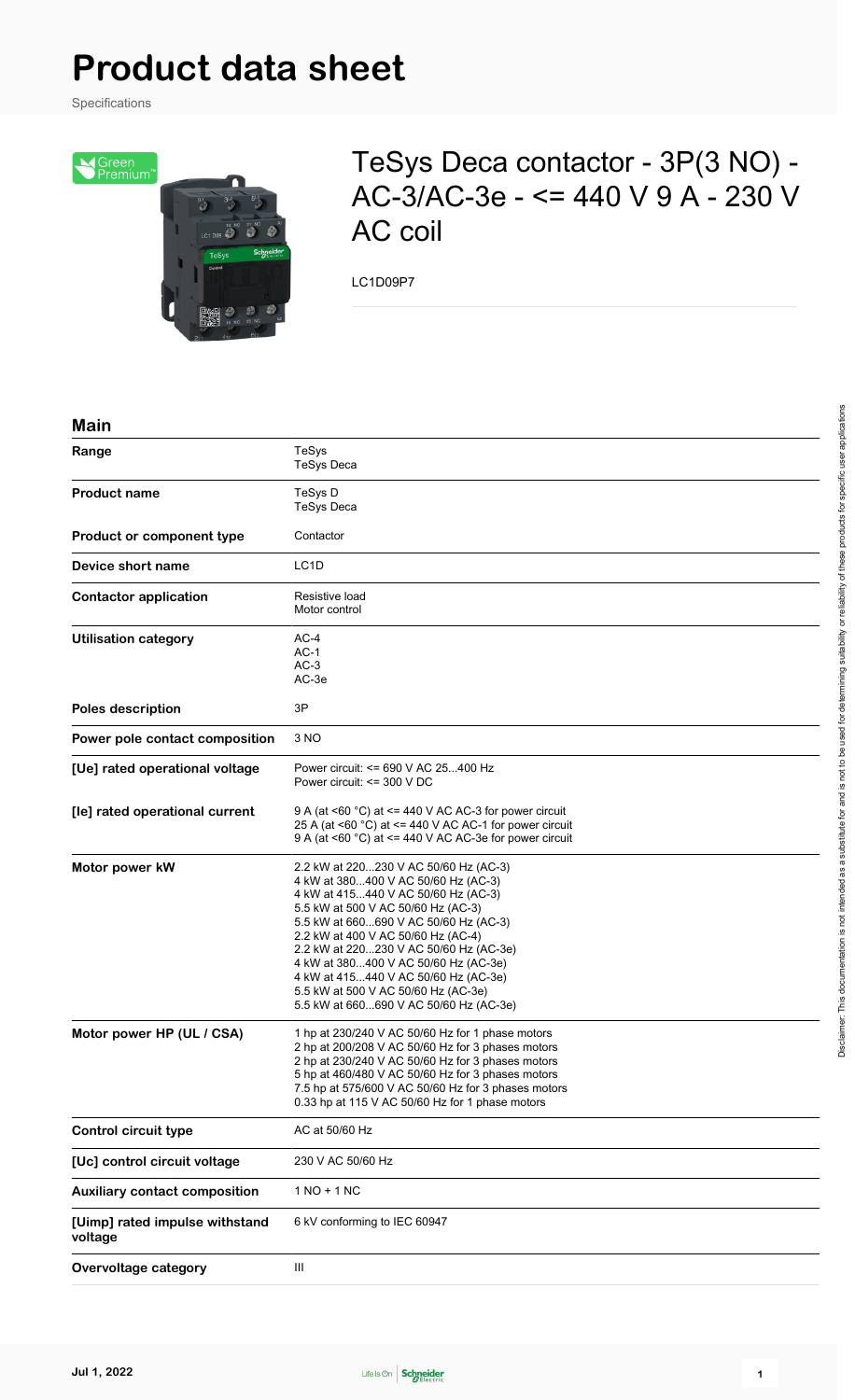| [Ith] conventional free air<br>thermal current | 25 A (at 60 °C) for power circuit<br>10 A (at 60 °C) for signalling circuit                                                                                                                                                                                                                                                                                                                                                                                                                                                                                                                                                                                                                                                                                                                                                                                                                                                                                                                                                                                                                                                                                                                      |  |  |
|------------------------------------------------|--------------------------------------------------------------------------------------------------------------------------------------------------------------------------------------------------------------------------------------------------------------------------------------------------------------------------------------------------------------------------------------------------------------------------------------------------------------------------------------------------------------------------------------------------------------------------------------------------------------------------------------------------------------------------------------------------------------------------------------------------------------------------------------------------------------------------------------------------------------------------------------------------------------------------------------------------------------------------------------------------------------------------------------------------------------------------------------------------------------------------------------------------------------------------------------------------|--|--|
| Irms rated making capacity                     | 250 A at 440 V for power circuit conforming to IEC 60947<br>140 A AC for signalling circuit conforming to IEC 60947-5-1<br>250 A DC for signalling circuit conforming to IEC 60947-5-1                                                                                                                                                                                                                                                                                                                                                                                                                                                                                                                                                                                                                                                                                                                                                                                                                                                                                                                                                                                                           |  |  |
| <b>Rated breaking capacity</b>                 | 250 A at 440 V for power circuit conforming to IEC 60947                                                                                                                                                                                                                                                                                                                                                                                                                                                                                                                                                                                                                                                                                                                                                                                                                                                                                                                                                                                                                                                                                                                                         |  |  |
| [Icw] rated short-time withstand<br>current    | 105 A 40 °C - 10 s for power circuit<br>210 A 40 °C - 1 s for power circuit<br>30 A 40 °C - 10 min for power circuit<br>61 A 40 °C - 1 min for power circuit<br>100 A - 1 s for signalling circuit<br>120 A - 500 ms for signalling circuit<br>140 A - 100 ms for signalling circuit                                                                                                                                                                                                                                                                                                                                                                                                                                                                                                                                                                                                                                                                                                                                                                                                                                                                                                             |  |  |
| <b>Associated fuse rating</b>                  | 10 A gG for signalling circuit conforming to IEC 60947-5-1<br>25 A gG at <= 690 V coordination type 1 for power circuit<br>20 A gG at <= 690 V coordination type 2 for power circuit                                                                                                                                                                                                                                                                                                                                                                                                                                                                                                                                                                                                                                                                                                                                                                                                                                                                                                                                                                                                             |  |  |
| Average impedance                              | 2.5 mOhm - Ith 25 A 50 Hz for power circuit                                                                                                                                                                                                                                                                                                                                                                                                                                                                                                                                                                                                                                                                                                                                                                                                                                                                                                                                                                                                                                                                                                                                                      |  |  |
| [Ui] rated insulation voltage                  | Power circuit: 690 V conforming to IEC 60947-4-1<br>Power circuit: 600 V CSA certified<br>Power circuit: 600 V UL certified<br>Signalling circuit: 690 V conforming to IEC 60947-1<br>Signalling circuit: 600 V CSA certified<br>Signalling circuit: 600 V UL certified                                                                                                                                                                                                                                                                                                                                                                                                                                                                                                                                                                                                                                                                                                                                                                                                                                                                                                                          |  |  |
| <b>Electrical durability</b>                   | 0.6 Mcycles 25 A AC-1 at Ue $\leq$ 440 V<br>2 Mcycles 9 A AC-3 at Ue <= 440 V<br>2 Mcycles 9 A AC-3e at Ue <= 440 V                                                                                                                                                                                                                                                                                                                                                                                                                                                                                                                                                                                                                                                                                                                                                                                                                                                                                                                                                                                                                                                                              |  |  |
| Power dissipation per pole                     | 1.56 W AC-1<br>0.2 W AC-3<br>0.2 W AC-3e                                                                                                                                                                                                                                                                                                                                                                                                                                                                                                                                                                                                                                                                                                                                                                                                                                                                                                                                                                                                                                                                                                                                                         |  |  |
| <b>Front cover</b>                             | With                                                                                                                                                                                                                                                                                                                                                                                                                                                                                                                                                                                                                                                                                                                                                                                                                                                                                                                                                                                                                                                                                                                                                                                             |  |  |
| <b>Mounting support</b>                        | Rail<br>Plate                                                                                                                                                                                                                                                                                                                                                                                                                                                                                                                                                                                                                                                                                                                                                                                                                                                                                                                                                                                                                                                                                                                                                                                    |  |  |
| <b>Standards</b>                               | CSA C22.2 No 14<br>EN 60947-4-1<br>EN 60947-5-1<br>IEC 60947-4-1<br>IEC 60947-5-1<br><b>UL 508</b><br>IEC 60335-1                                                                                                                                                                                                                                                                                                                                                                                                                                                                                                                                                                                                                                                                                                                                                                                                                                                                                                                                                                                                                                                                                |  |  |
| <b>Product certifications</b>                  | GOST<br>BV<br>LROS (Lloyds register of shipping)<br><b>DNV</b><br><b>CSA</b><br><b>RINA</b><br>$_{\rm ccc}$<br>UL<br>GL<br><b>UKCA</b>                                                                                                                                                                                                                                                                                                                                                                                                                                                                                                                                                                                                                                                                                                                                                                                                                                                                                                                                                                                                                                                           |  |  |
| <b>Connections - terminals</b>                 | Power circuit: screw clamp terminals 1 cable(s) 14 mm <sup>2</sup> flexible without cable end<br>Power circuit: screw clamp terminals 2 cable(s) 14 mm <sup>2</sup> flexible without cable end<br>Power circuit: screw clamp terminals 1 cable(s) 14 mm <sup>2</sup> flexible with cable end<br>Power circuit: screw clamp terminals 2 cable(s) 12.5 mm <sup>2</sup> flexible with cable end<br>Power circuit: screw clamp terminals 1 cable(s) 14 mm <sup>2</sup> solid without cable end<br>Power circuit: screw clamp terminals 2 cable(s) 14 mm <sup>2</sup> solid without cable end<br>Control circuit: screw clamp terminals 1 cable(s) 14 mm <sup>2</sup> flexible without cable end<br>Control circuit: screw clamp terminals 2 cable(s) 14 mm <sup>2</sup> flexible without cable end<br>Control circuit: screw clamp terminals 1 cable(s) 14 mm <sup>2</sup> flexible with cable end<br>Control circuit: screw clamp terminals 2 cable(s) 12.5 mm <sup>2</sup> flexible with cable end<br>Control circuit: screw clamp terminals 1 cable(s) 14 mm <sup>2</sup> solid without cable end<br>Control circuit: screw clamp terminals 2 cable(s) 14 mm <sup>2</sup> solid without cable end |  |  |
| <b>Tightening torque</b>                       | Power circuit: 1.7 N.m - on screw clamp terminals - with screwdriver flat $\emptyset$ 6 mm<br>Power circuit: 1.7 N.m - on screw clamp terminals - with screwdriver Philips No 2<br>Control circuit: 1.7 N.m - on screw clamp terminals - with screwdriver flat Ø 6 mm<br>Control circuit: 1.7 N.m - on screw clamp terminals - with screwdriver Philips No 2<br>Control circuit: 1.7 N.m - on screw clamp terminals - with screwdriver pozidriv No 2<br>Power circuit: 1.7 N.m - on screw clamp terminals - with screwdriver pozidriv No 2                                                                                                                                                                                                                                                                                                                                                                                                                                                                                                                                                                                                                                                       |  |  |
| <b>Operating time</b>                          | 1222 ms closing<br>419 ms opening                                                                                                                                                                                                                                                                                                                                                                                                                                                                                                                                                                                                                                                                                                                                                                                                                                                                                                                                                                                                                                                                                                                                                                |  |  |
| Safety reliability level                       | B10d = 1369863 cycles contactor with nominal load conforming to EN/ISO 13849-1<br>B10d = 20000000 cycles contactor with mechanical load conforming to EN/ISO 13849-1                                                                                                                                                                                                                                                                                                                                                                                                                                                                                                                                                                                                                                                                                                                                                                                                                                                                                                                                                                                                                             |  |  |
| <b>Mechanical durability</b>                   | 15 Mcycles                                                                                                                                                                                                                                                                                                                                                                                                                                                                                                                                                                                                                                                                                                                                                                                                                                                                                                                                                                                                                                                                                                                                                                                       |  |  |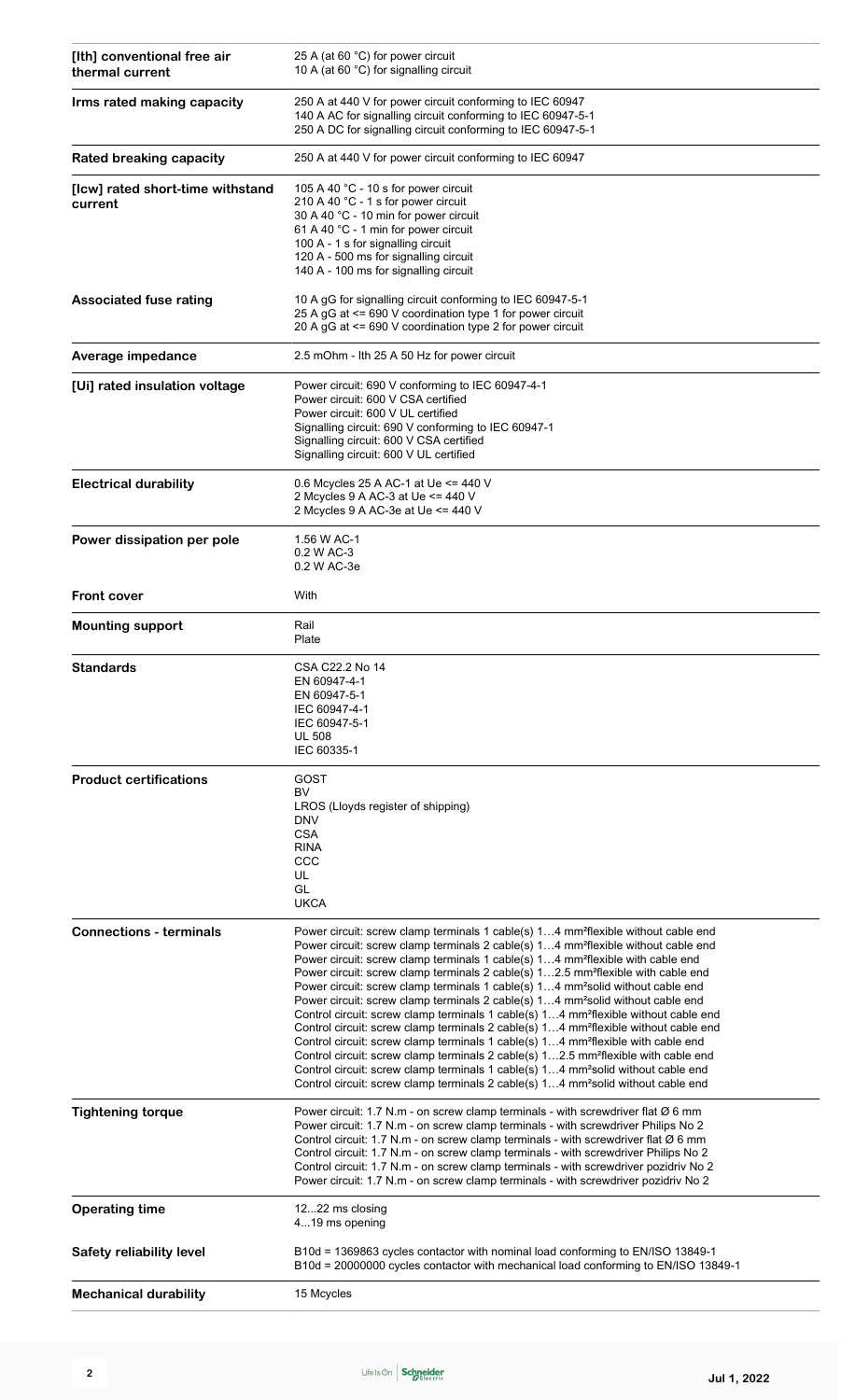#### **Complementary**

| Coil technology                     | Without built-in suppressor module                                                                                                                                                   |  |
|-------------------------------------|--------------------------------------------------------------------------------------------------------------------------------------------------------------------------------------|--|
| Control circuit voltage limits      | 0.30.6 Uc (-4070 °C): drop-out AC 50/60 Hz<br>0.81.1 Uc (-4060 °C): operational AC 50 Hz<br>0.851.1 Uc (-4060 °C) operational AC 60 Hz<br>11.1 Uc (6070 °C): operational AC 50/60 Hz |  |
| Inrush power in VA                  | 70 VA 60 Hz cos phi 0.75 (at 20 °C)<br>70 VA 50 Hz cos phi 0.75 (at 20 °C)                                                                                                           |  |
| Hold-in power consumption in<br>VA  | 7.5 VA 60 Hz cos phi 0.3 (at 20 °C)<br>7 VA 50 Hz cos phi 0.3 (at 20 °C)                                                                                                             |  |
| <b>Heat dissipation</b>             | 23 W at 50/60 Hz                                                                                                                                                                     |  |
| <b>Auxiliary contacts type</b>      | type mechanically linked $1 NO + 1 NC$ conforming to IEC 60947-5-1<br>type mirror contact 1 NC conforming to IEC 60947-4-1                                                           |  |
| <b>Signalling circuit frequency</b> | 25400 Hz                                                                                                                                                                             |  |
| Minimum switching current           | 5 mA for signalling circuit                                                                                                                                                          |  |
| Minimum switching voltage           | 17 V for signalling circuit                                                                                                                                                          |  |
| Non-overlap time                    | 1.5 ms on de-energisation between NC and NO contact<br>1.5 ms on energisation between NC and NO contact                                                                              |  |
| <b>Insulation resistance</b>        | > 10 MOhm for signalling circuit                                                                                                                                                     |  |
| Environment                         |                                                                                                                                                                                      |  |
| IP degree of protection             | IP20 front face conforming to IEC 60529                                                                                                                                              |  |
| <b>Climatic withstand</b>           | conforming to IACS E10                                                                                                                                                               |  |

| <b>Climatic withstand</b><br>conforming to IACS E10<br>conforming to IEC 60947-1 Annex Q category D |                                                                                                                                                                              |  |
|-----------------------------------------------------------------------------------------------------|------------------------------------------------------------------------------------------------------------------------------------------------------------------------------|--|
| <b>Protective treatment</b>                                                                         | TH conforming to IEC 60068-2-30                                                                                                                                              |  |
| <b>Pollution degree</b>                                                                             | 3                                                                                                                                                                            |  |
| Ambient air temperature for<br>operation                                                            | $-4060 °C$<br>6070 °C with derating                                                                                                                                          |  |
| Ambient air temperature for<br>storage                                                              | $-6080 °C$                                                                                                                                                                   |  |
| <b>Operating altitude</b>                                                                           | $03000$ m                                                                                                                                                                    |  |
| Fire resistance                                                                                     | 850 °C conforming to IEC 60695-2-1                                                                                                                                           |  |
| <b>Mechanical robustness</b>                                                                        | Vibrations contactor open: 2 Gn, 5300 Hz<br>Vibrations contactor closed: 4 Gn, 5300 Hz<br>Shocks contactor open: 10 Gn for 11 ms<br>Shocks contactor closed: 15 Gn for 11 ms |  |
| <b>Height</b>                                                                                       | 77 mm                                                                                                                                                                        |  |
| Width                                                                                               | 45 mm                                                                                                                                                                        |  |
| <b>Depth</b>                                                                                        | 86 mm                                                                                                                                                                        |  |
| Net weight                                                                                          | $0.32$ kg                                                                                                                                                                    |  |

#### **Packing Units**

| Unit Type of Package 1       | <b>PCE</b>        |  |
|------------------------------|-------------------|--|
| Number of Units in Package 1 | 1                 |  |
| Package 1 Weight             | 353.0 g           |  |
| Package 1 Height             | 5 cm              |  |
| Package 1 width              | $9.2 \text{ cm}$  |  |
| Package 1 Length             | $11.2 \text{ cm}$ |  |
| Unit Type of Package 2       | S <sub>02</sub>   |  |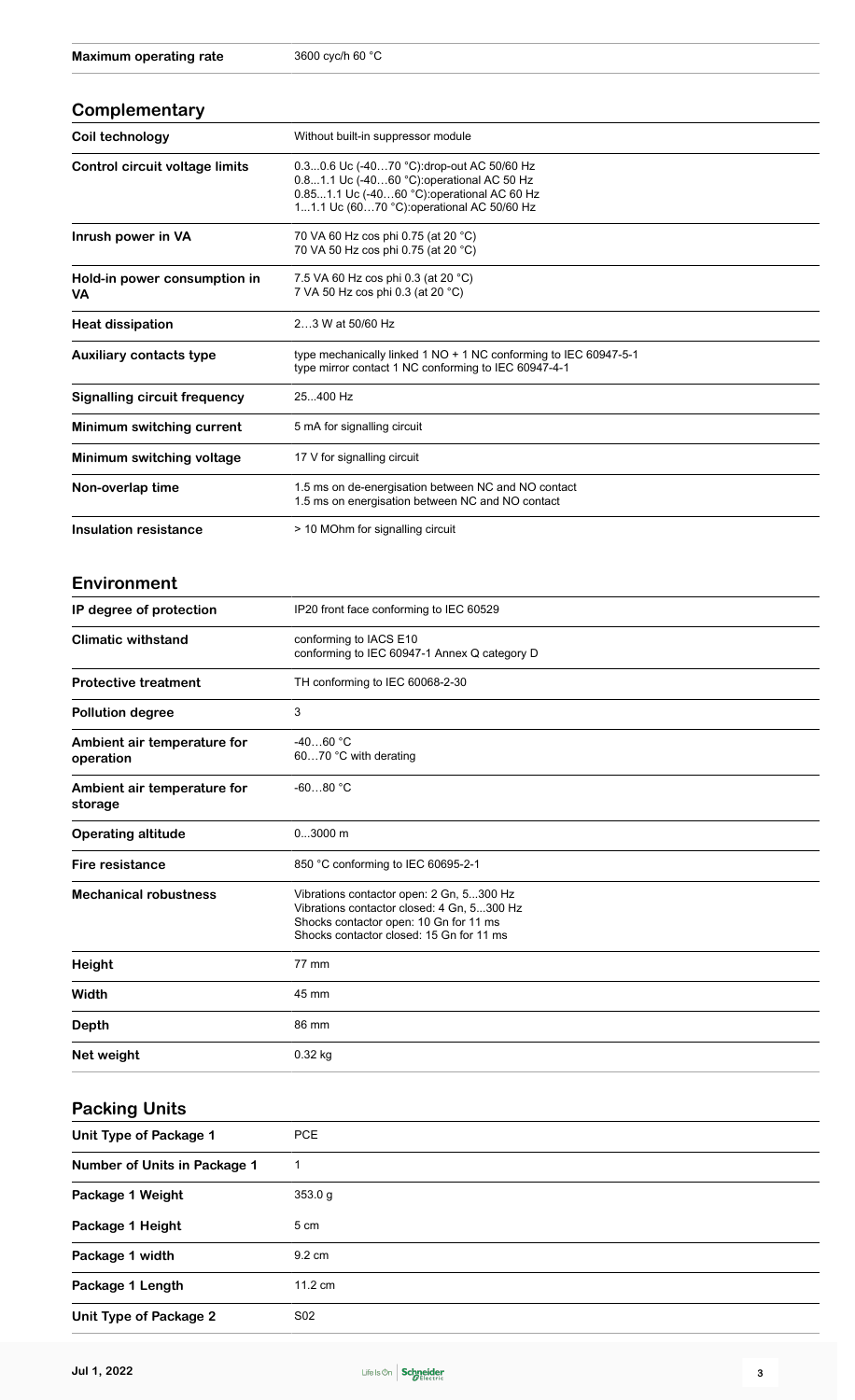| <b>Number of Units in Package 2</b> | 20              |
|-------------------------------------|-----------------|
| Package 2 Weight                    | 7.515 kg        |
| Package 2 Height                    | $15 \text{ cm}$ |
| Package 2 width                     | 30 cm           |
| Package 2 Length                    | 40 cm           |
| <b>Unit Type of Package 3</b>       | P06             |
| <b>Number of Units in Package 3</b> | 320             |
| Package 3 Weight                    | 128.74 kg       |
| Package 3 Height                    | 80 cm           |
| Package 3 width                     | 80 cm           |
| Package 3 Length                    | 60 cm           |

### **Offer Sustainability**

| Green Premium product                                                                                                                                                                                               |  |  |
|---------------------------------------------------------------------------------------------------------------------------------------------------------------------------------------------------------------------|--|--|
| <b>REACh Declaration</b>                                                                                                                                                                                            |  |  |
| Yes                                                                                                                                                                                                                 |  |  |
| Compliant<br><b>EU RoHS Declaration</b>                                                                                                                                                                             |  |  |
| Yes                                                                                                                                                                                                                 |  |  |
| Yes                                                                                                                                                                                                                 |  |  |
| Yes                                                                                                                                                                                                                 |  |  |
| China RoHS declaration<br>Pro-active China RoHS declaration (out of China RoHS legal scope)                                                                                                                         |  |  |
| <b>Product Environmental Profile</b>                                                                                                                                                                                |  |  |
| <b>End of Life Information</b>                                                                                                                                                                                      |  |  |
| The product must be disposed on European Union markets following specific waste collection and<br>never end up in rubbish bins                                                                                      |  |  |
| Yes                                                                                                                                                                                                                 |  |  |
| WARNING: This product can expose you to chemicals including: Antimony oxide & Antimony<br>trioxide, which is known to the State of California to cause cancer. For more information go to<br>www.P65Warnings.ca.gov |  |  |
|                                                                                                                                                                                                                     |  |  |

#### **Contractual warranty**

**ty** 18 months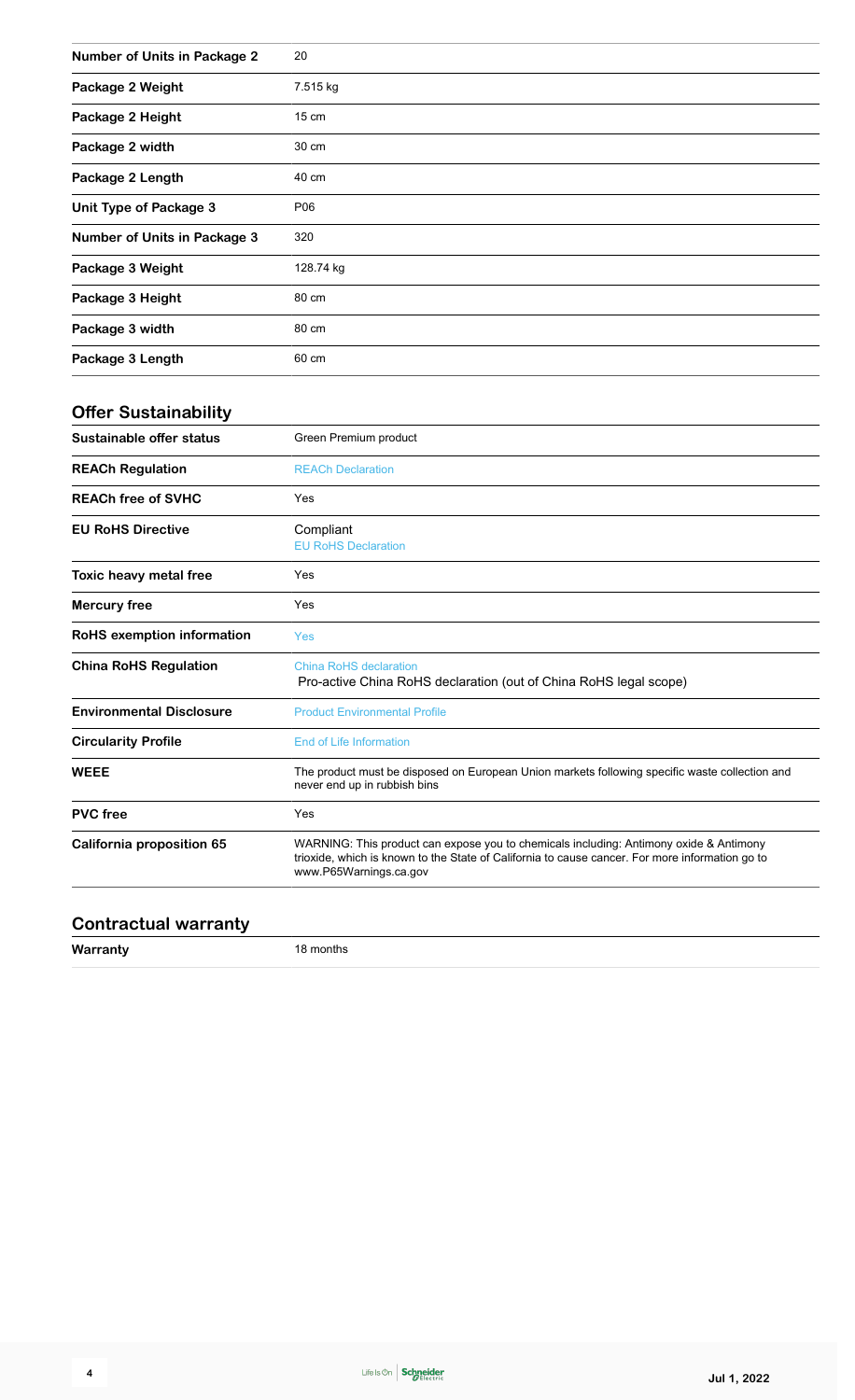### **Product data sheet**

**LC1D09P7**

Dimensions Drawings

#### **Dimensions**

| (2)<br>с<br>c1<br>c2<br>c3 | 44<br>LA4<br>12,5<br>12,5<br>$(LAD 8)$ $(1)$<br>(LAD 8) |             |             |               |
|----------------------------|---------------------------------------------------------|-------------|-------------|---------------|
| (1)<br>(2)                 | Including LAD 4BB<br>Minimum electrical clearance       |             |             |               |
| LC <sub>1</sub>            |                                                         | D09D18      | D093D123    | D099D129      |
| b                          | without add-on blocks                                   | 77          | 99          | 80            |
| b1                         | with LAD 4BB                                            | 94          | 107         | 95.5          |
|                            | with LA4 D <sup>o</sup> 2                               | $110^{(1)}$ | $123^{(1)}$ | $111.5^{(1)}$ |
|                            | with LA4 DF, DT                                         | $119^{(1)}$ | $132^{(1)}$ | $120.5^{(1)}$ |
|                            | with LA4 DW, DL                                         | $126^{(1)}$ | $139^{(1)}$ | $127.5^{(1)}$ |
| $\mathbf c$                | without cover or add-on blocks                          | 84          | 84          | 84            |
|                            | with cover, without add-on blocks                       | 86          | 86          | 86            |
| $c1$                       | with LAD N or C (2 or 4 contacts)                       | 117         | 117         | 117           |
| c2                         | with LA6 DK10, LAD 6K10                                 | 129         | 129         | 129           |
| c3                         | with LAD T, R, S                                        | 137         | 137         | 137           |
|                            | with LAD T, R, S and sealing cover                      | 141         | 141         | 141           |
| (1)                        | Including LAD 4BB.                                      |             |             |               |